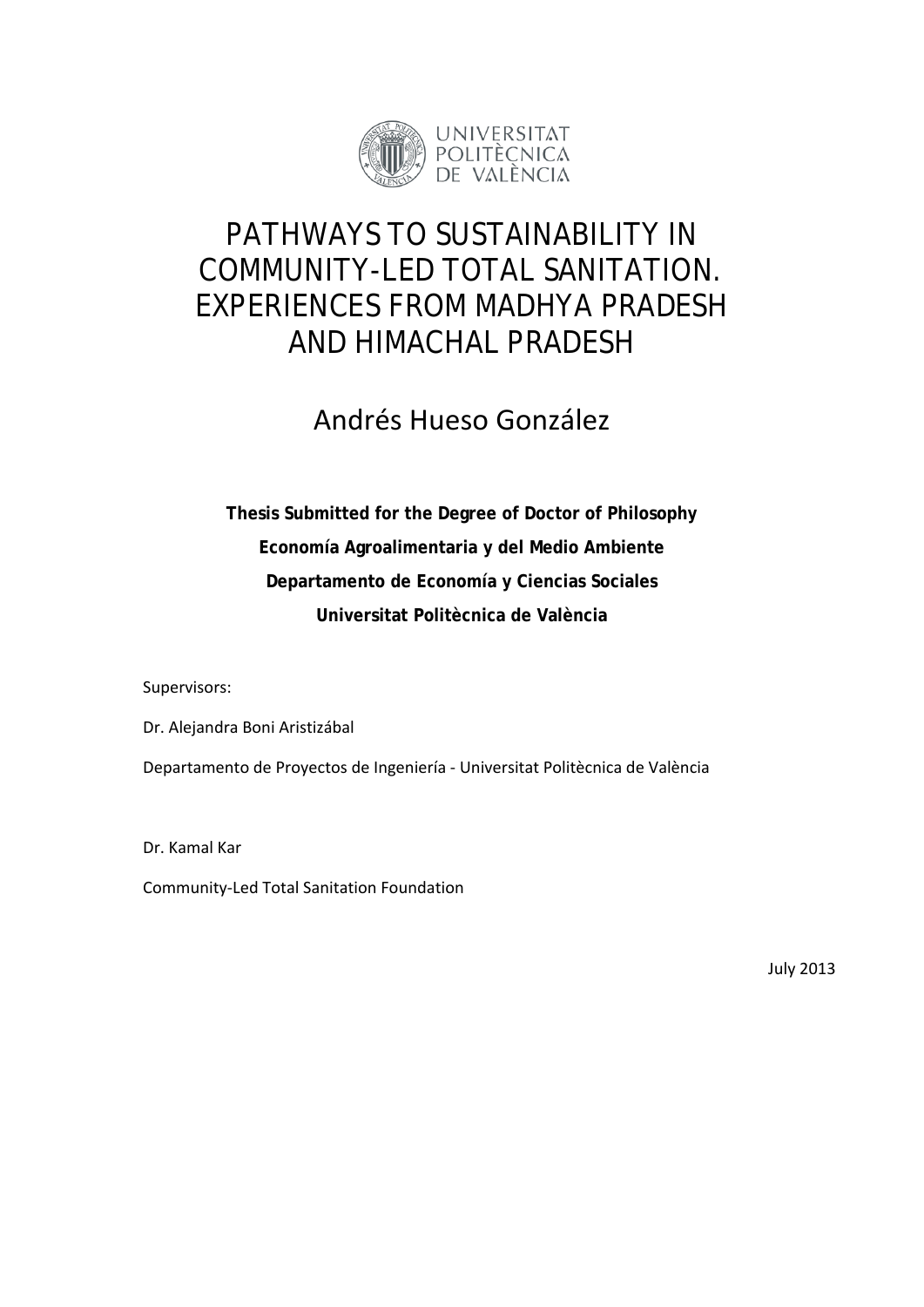## **Abstract**

Community-Led Total Sanitation (CLTS) is a an approach where facilitation –using participatory methods– enables communities to analyse their sanitation conditions and the risks of open defecation and thus triggers a desire in the community to take their own action and become open defecation free (ODF). CLTS has proved to work better than past approaches and has quickly expanded all over the world. In India, where more than half of the world's open defecators concentrate, CLTS faces difficulties, primarily due to some incompatibilities with the national sanitation campaign, but there are several areas where it has been introduced with certain success. Apart from that, there are evidences of communities reverting to open defecation –in India and elsewhere– which raises important questions about the sustainability of the outcomes of CLTS.

Trying to shed some light on these issues, the present thesis aims at exploring the experiences of introduction of CLTS in Madhya Pradesh (MP) and Himachal Pradesh (HP), looking both at the policy process that shaped the sanitation intervention and at how and to what extent they contributed to sustainable sanitation. I use an analytical framework inspired in the Pathways Approach, where sustainability is seen from a dynamic and normative point of view –maintained ODF with increased social justice– and where the policy processes around sustainability, including policy narratives, agents and interests, are very relevant. I take three case studies for the analysis: Khandwa district (MP), Mandi district (HP) and Budni block (MP). The methodology is primarily qualitative and is based on interviews at all administrative levels and on intensive field research, including short visits to many Gram Panchayats (GP) and an in-depth study in a selected GP in each case study area.

Evidences are diverse in each area. In Khandwa district CLTS was introduced in 2007. State level pressure to obtain sanitation awards and local vested interests resulted however in a mixed approach, using CLTS triggering tools but with supply-led subsidised latrine construction. Initial progress was uneven and there was reversion to open defecation later on. Some of the main causes were low appropriation, poor construction quality and lack of priority after the sanitation awards and post transfers of champions. In Mandi district, with an enabling state sanitation policy and supported by a local NGO, motivated district authorities started in late 2006 a sanitation campaign inspired in CLTS principles, but using community theatre and door to door visits instead of CLTS triggering. Latrine use increased sharply and has maintained, changing the social perception of sanitation. In Budni block, a CLTS champion became block CEO. His experience and the support of UNICEF helped counter conflicting interest and start a campaign coherent with CLTS in late 2010. GPs were triggered and monitoring committees created in order to make their GPs ODF. Still in the early stages, the campaign was observed to contribute to collective behaviour change in a considerable part of the area.

Some conclusions are drawn from these evidences. First, India's sanitation campaign is implemented in a top-down and supply-driven way which is contrary to its official guidelines, principally due to interests of the actors involved, such as political patronage, technocratic inertia or misdirected accountability. This also makes the introduction of CLTS at scale a difficult and complex policy process; competing interests can lead to mixed approaches and poor results. But when the agents promoting CLTS have the power and the commitment, coherence can be achieved and results are impressive.